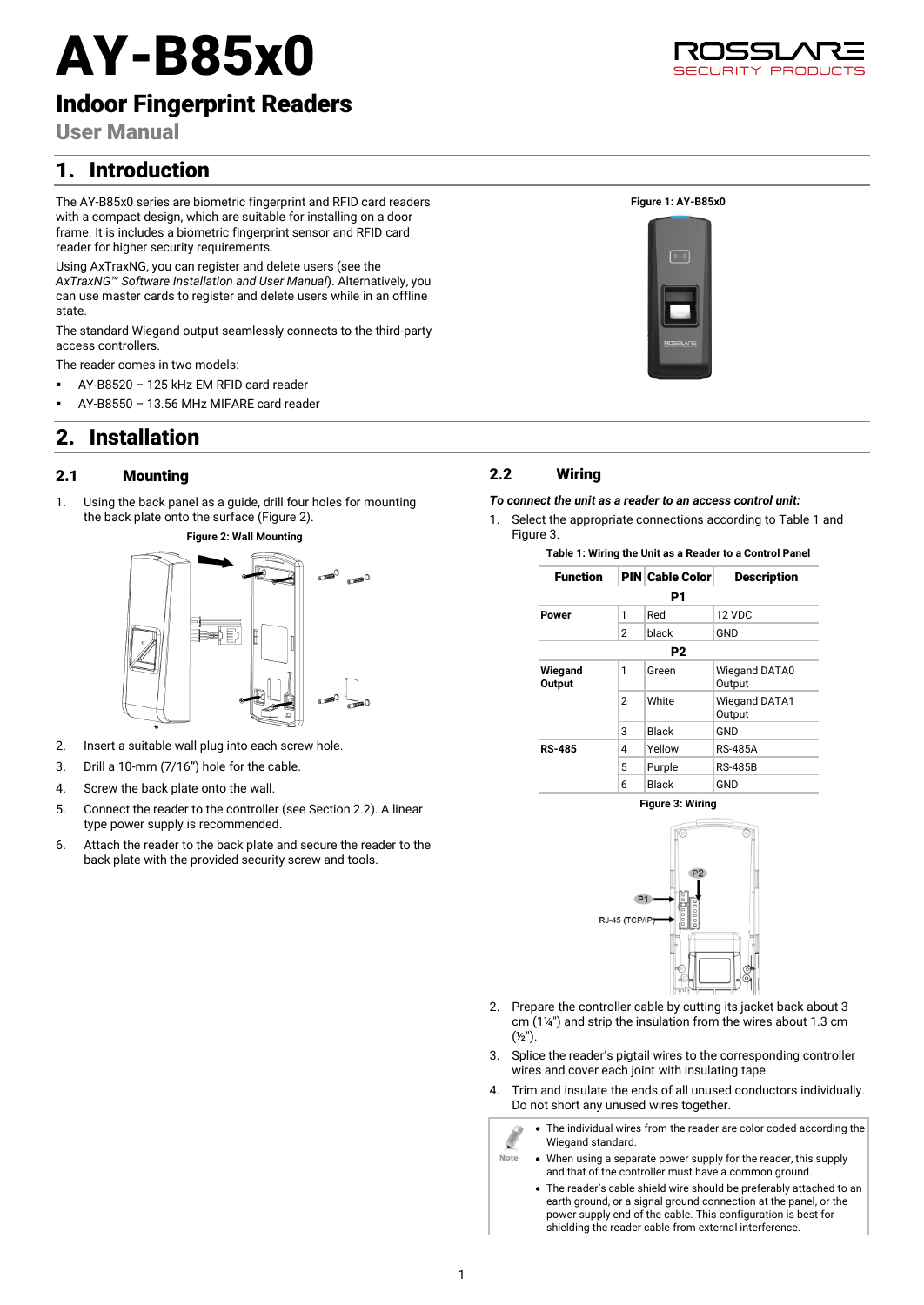## 3. Operation

## 3.1 Registering a Management Card

Register a management card (Enroll and Delete) as shown in [Figure](#page-1-0)  [4.](#page-1-0)

#### <span id="page-1-0"></span>**Figure 4: Registering Management Card** Swipe Delete Swipe Enroll .<br>Card Card Ĉ In orginal state Green LED lights Red LED Green LED lights Blue LED flashes Four short beeps lights Four short beeps

#### 3.2 Resetting a Management Card (Enroll and Delete)

<span id="page-1-1"></span>To reset a management card, press and hold the function button located inside the back cover of the reader until you hear beeps [\(Figure 5\)](#page-1-1).



## 3.3 Registering a User

There are three ways to register a user: fingerprint, card, card+fingerprint.



## 3.3.1 Registering a Fingerprint

Register a fingerprint as shown i[n Figure 6.](#page-1-2)

<span id="page-1-2"></span>

## 3.3.2 Registering a Fingerprint and Card

Register a fingerprint and card as shown i[n Figure 7.](#page-1-3)

<span id="page-1-3"></span>

## 3.4 Deleting Users

#### 3.4.1 Deleting a Fingerprint

Delete a fingerprint from the reader as shown i[n Figure 8.](#page-1-4)

<span id="page-1-4"></span>



J flashes and there is a long beep. Note

#### 3.4.2 Deleting a Card

Delete a fingerprint from the reader as shown i[n Figure 9.](#page-1-5)

<span id="page-1-5"></span>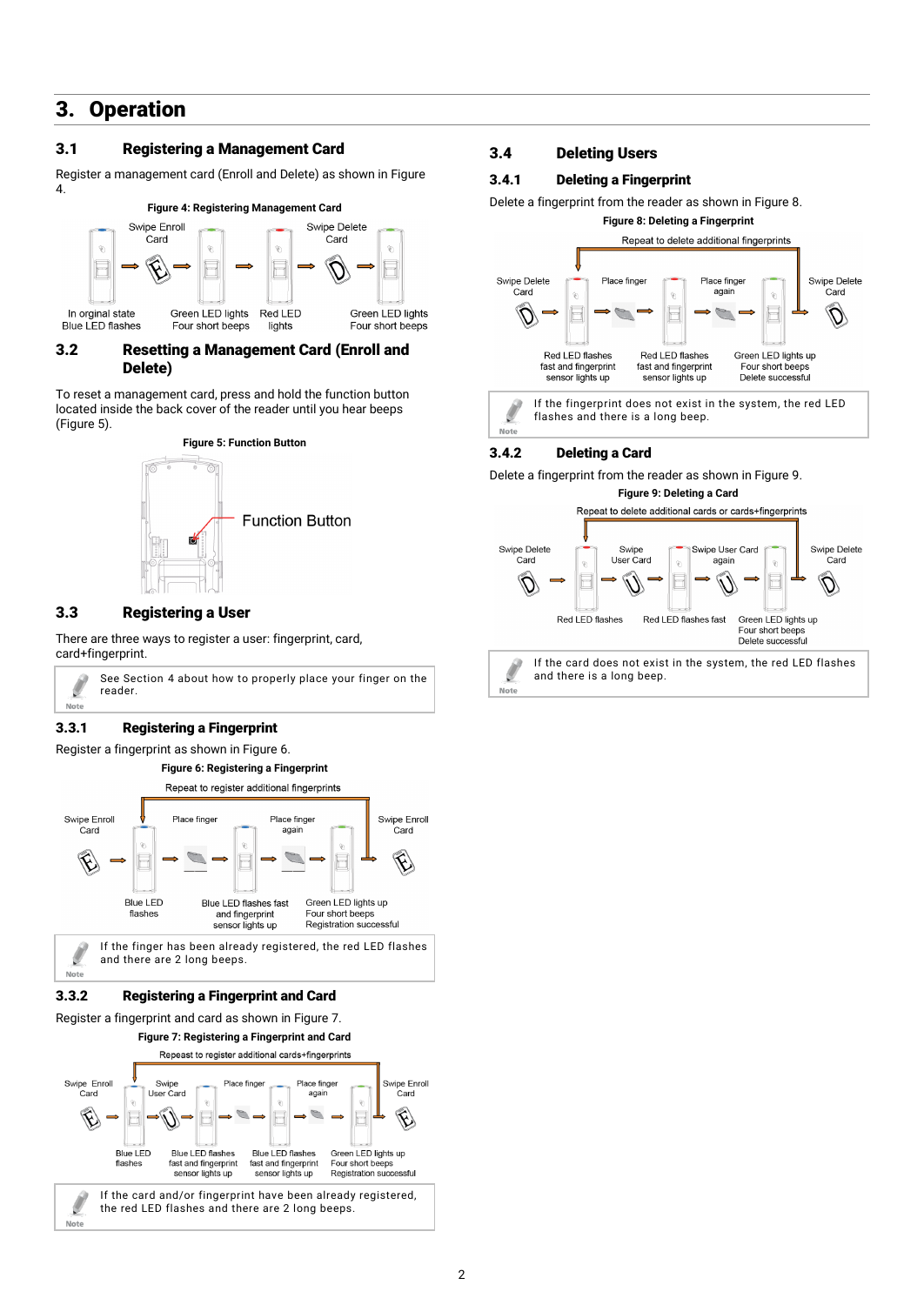## <span id="page-2-0"></span>4. Instructions for Placing Finger

Correct Method: Straighten your finger and then place it on the sensor, ensuring the finger is down flat and covers the entire sensor window.



Always place finger in the center of the sensor.

**-** Incorrect Method:





DO NOT move your finger before the backlights of the sensor turns off.

DO NOT place finger away from the center

of the sensor window

DO NOT place finger at

an angle.

Make sure you cover the entire sensor surface with as much of your finger as possible.









DO NOT take off finger during the fingerprint verification process.

DO NOT use just your fingertip.

DO NOT slide your finger during the fingerprint verification process.

# 5. Technical Specifications

| <b>Fingerprint Sensor</b>   | 500 DPI Optical Sensor                   |  |
|-----------------------------|------------------------------------------|--|
| <b>RFID Card Reader</b>     | AY-B8520 - 125 kHz                       |  |
|                             | AY-B8550 - 13.56 MHz                     |  |
| <b>User Capacity</b>        | 7000                                     |  |
| <b>Fingerprint Capacity</b> | 7000                                     |  |
| <b>Card Capacity</b>        | 7000                                     |  |
| <b>Log Capacity</b>         | 100,000                                  |  |
| <b>Verification Speed</b>   | < 1 Second (1:N)                         |  |
| <b>Card Read Range</b>      | 20 to 80 mm (0.8 to 3.1 in.)             |  |
| <b>Identification Mode</b>  | Fingerprint/Card                         |  |
| <b>Network Port</b>         | TCP/IP                                   |  |
| <b>Wiegand Protocol</b>     | Wiegand 26-Bit                           |  |
| <b>Voice and Interface</b>  | Multi-color LEDs and buzzer              |  |
| <b>Operating Voltage</b>    | 12 VDC                                   |  |
| <b>Work Current</b>         | 150 mA                                   |  |
| Size (W x H x D)            | 55 x 145 x 37.5 mm (2.2 x 5.7 x 1.5 in.) |  |
| <b>Certificate</b>          | FCC, CE, RoHS                            |  |
|                             |                                          |  |





# 6. Usage Notice

- Do not scratch the surface of the optical fingerprint sensor with any sharp object such as a small knife or a pen.
- Humidity, dust, and direct light can affect the terminal's performance.
- Do not clean the surface of the optical fingerprint sensor with organic material such as alcohol or gasoline.
- To clean the surface, apply a piece of one-sided adhesive tape to the sensor and then remove.